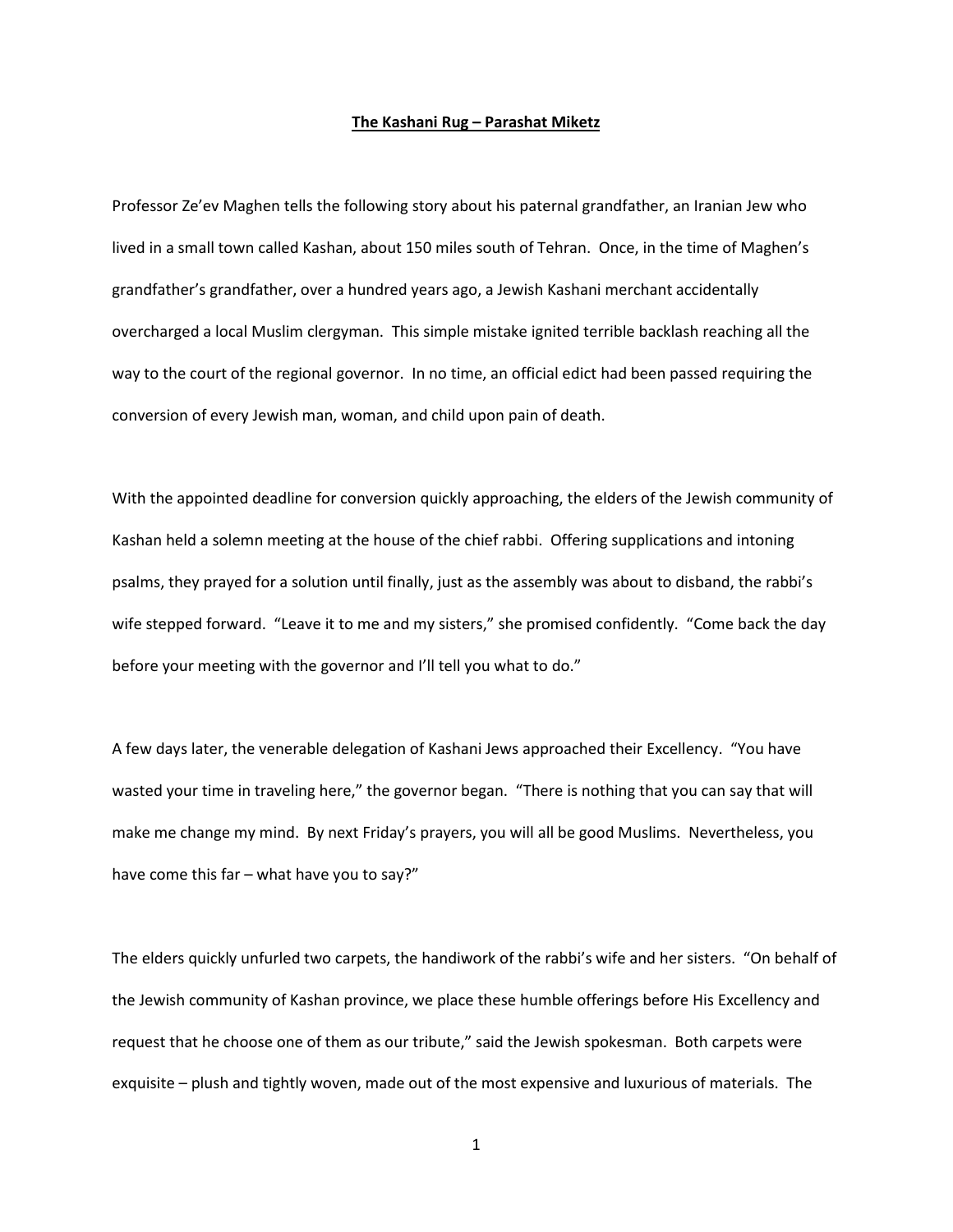first was covered with ornate and colorful designs – gold, green, and turquoise, whirling waves of color and splendid silhouettes of every shape and size. The second carpet was a stunning, rich shade of solid red.

"How dare you?" cried the governor. "Do you take me for a fool? What kind of choice is this? No one in his right mind would select the second carpet, bearing just one hue, over the first!"

Amidst this torrent of anger, the head of the Jewish delegation gingerly stepped forward. "These rugs, Your Excellency," he began, "Represent the territories under your benevolent rule. Today Kashan province is filled with peoples of every possible culture and creed – Muslims, Christians, Zoroastrians, Jews and more – and in this way it resembles the first carpet. Is it really your choice to exchange this rug for the second?" Immediately the governor realized the error of his ways. The Jews of Kashan were saved and went on to freely practice their religion for decades to come.

There are many lessons that this powerful story has to teach us – about the blessings of diversity and multi-culturalism, about the responsibility of those in positions of authority to cultivate and protect difference, about embracing hope and possibility even in dark times and, of course, about the great wisdom of Jewish women! But thinking about this story today - in the month of December, on the Shabbat of *Parashat Miketz,* during the Festival of Chanukah – I am particularly struck by what this parable has to offer us specifically as American Jews. Professor Maghen uses this family tale not to decry anti-Semitism or intolerance but rather as a call for Jews, ourselves, to embrace the differences that make us unique – to allow our multi-colors to shine through rather than robing ourselves in a generic shade of USA red. One of the things that I have always loved about liberal Judaism is that it allows us to live fully in both the Jewish and the secular world at the same time; it doesn't force us to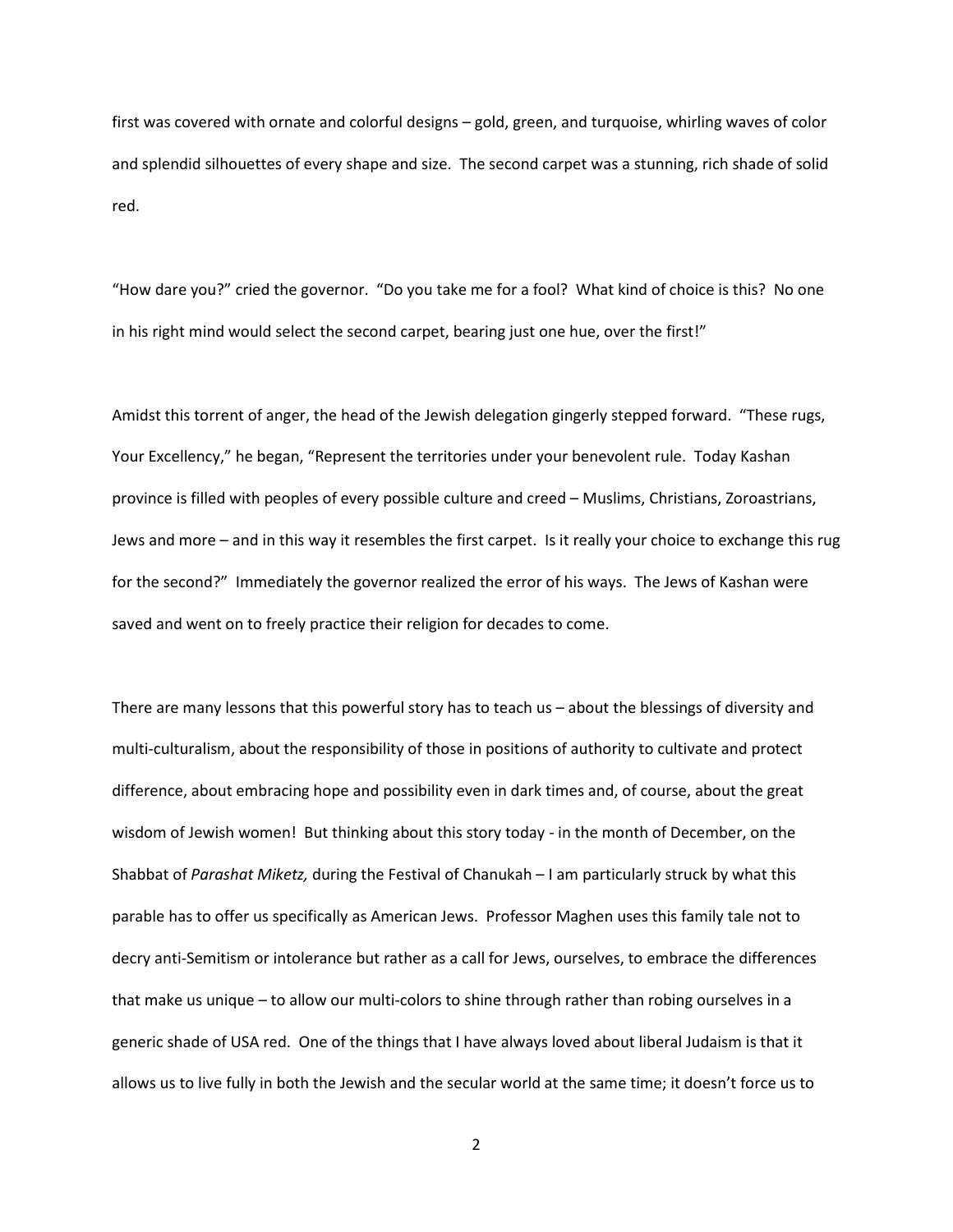choose between either embracing our particular tradition or participating robustly in mainstream culture. I don't think it's any coincidence that I fell in love with Judaism largely through the example of a Grateful-Dead obsessed, softball-playing rabbinical student who wore both an earring and a *tallit katan* every day. The idea that a person can be both deeply religious and yet totally of this world had great resonance for my teenage self. This idea continues to hold meaning for me still today as well.

Indeed, there is much blessing to be found living in both the Jewish and the broader world. Not only are we able to experience the best of what both Judaism and secular life have to offer but we also have the privilege of being the swirls of color on our world's carpet or, in the language of Judaism, acting as *or l'goyim* (a light unto the nations) and sharing the wisdom and beauty of Jewish tradition with the greater community. Cloistered religious sects who live apart may avoid some of the "corrupting influences" of the outside world but they also lose the ability to bring their tradition into dialogue with others, to watch their rituals and values serve as an example as has the Jewish commitment to *tikkun olam* (repairing the world), or to see those rituals and values shaped by contemporary norms as with the *chavurah* movement and the birth of egalitarianism in Judaism, both of which emerged from the socially progressive era of 1970's America.

Despite all these blessings, however, living squarely in two worlds is not without its challenges and for many of us December is the month which causes us most to question the balance we have brokered between our Jewish and broader identities. From parents I hear how hard it is when their children pine for Christmas – the gifts, of course, but something less tangible as well – the energy, the excitement, the sense of being part of a greater whole to which many of their friends and neighbors belong. Adults, too, are not immune from feeling a bit at sea during this time of year. Are lightings of the *chanukiyah* on public property a way of sharing our holiday with the non-Jewish community or do they somehow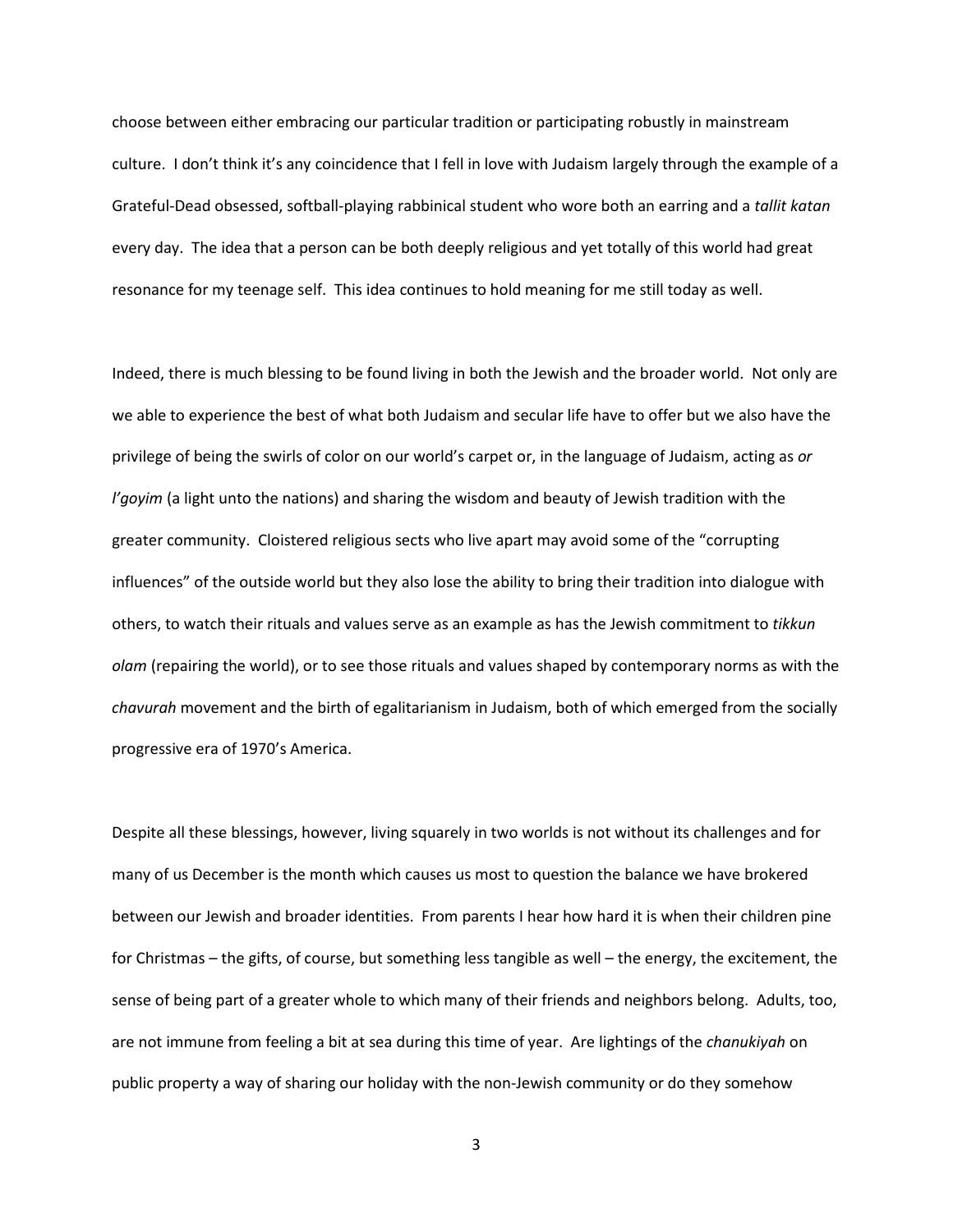violate notions of separation of church and state that many of us hold dear? Do we "do up" Chanukah, for ourselves and for our families, or is this perhaps falling prey to the materialism of the season and trying to equate the most central of Christian holidays with what is essentially only a minor festival on our calendar? A friend recently shared with me that growing up in Montreal in the 1950's she always felt somehow embarrassed when someone wished her "Merry Christmas," whereas her son growing up in the 1990's would unabashedly proclaim "Thanks, but I celebrate Chanukah." Do we correct innocent well-wishers or simply accept the gracious spirit of their greeting? The answer to this particular question is probably unimportant but the greater dilemma is absolutely essential: How do we best go about being Jewish in the non-Jewish world in which we live?

Perhaps it is no coincidence that during the cold weeks of December with their twinkling lights and pinescented splendor, we encounter in our Torah the magnificent story of Joseph. Living most of his adult life away from family and co-religionists -- in Potiphar's house, in prison, in Egyptian high society -Joseph is the quintessential "Diaspora Jew," marrying an Egyptian wife, working at a secular job, adopting the name, dress, and customs of his new land. Despite all this, however, Joseph remains loyal to God, crediting the Divine for his many successes, and loyal to his people, forgiving the brothers who once betrayed him and ultimately bringing the entire family to settle together in the land of Goshen. The commentators imagine that Joseph raised his sons, Ephraim and Manasseh, with a strong sense of identity and even explain that it is for this reason that we bless our children on Friday night by their names, reciting "May God make you like Ephraim and Manasseh" rather than invoking the patriarchs as one might otherwise expect. Joseph's two children were forced to maintain their Israelite heritage amidst a foreign land and culture and we pray that our own children will be able to do the same. Or in the words of the Lithuanian Rabbi Ha'amek Davar: "'Fear not to go down to Egypt,' God tells Jacob - do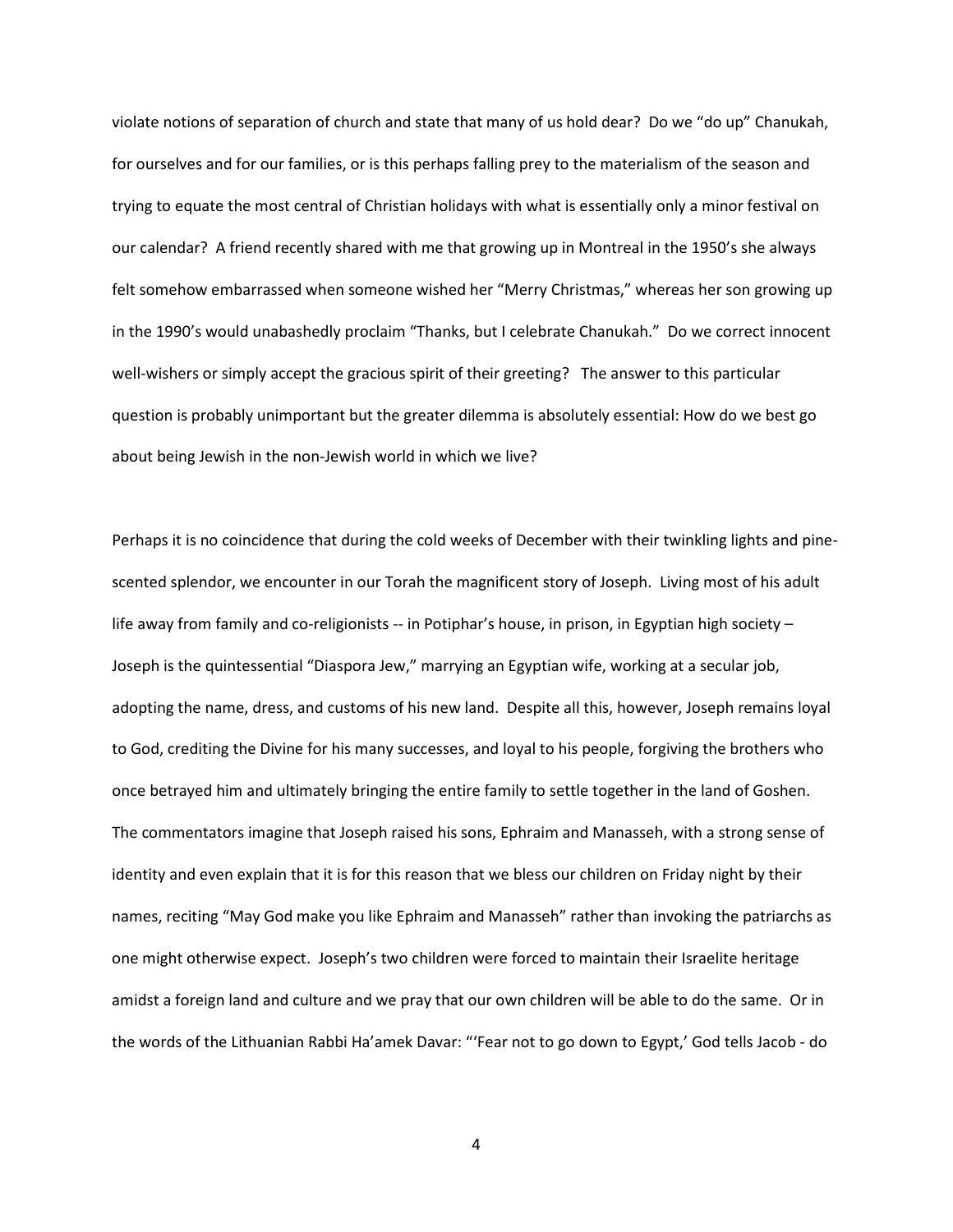not fear that your descendents will be absorbed into the Egyptian way of life. I will be with them in Egypt and keep them distinctive."

To be absorbed yet remain distinctive; to live fully in the broader world yet maintain a strong sense of Jewish identity and pride. I don't believe that there is any one formula as to how to strike this balance, nor – unfortunately – do the choices that we make at one moment in time tend to feel right forever, instead requiring constant recalibration as our world and life circumstances change. There are times that the Christmas season feels to me a stunning example of how we, as American Jews, really *can* live in two worlds – appreciating the beauty and joy of another's tradition while continuing to proudly and enthusiastically practice our own. There are also times that this period on the calendar feels a bit jarring to me, as if I'm suddenly reminded just how very much in the minority we are here in American even if daily life experience tends not to make us feel all that very different. Living in a world of color rather than one of solid red provides so much richness and blessing. It also presents us with the challenge of striving to create a meaningful balance between the multiple facets of our identity.

And so we return to *Parashat Miketz* and to the story of Joseph, a great man who reminds us that it is not only possible to dwell in two worlds but that it can be incredibly life enhancing to do so. By rising to a position of great prominence in Egyptian society, Joseph not only was able to provide for his wife and children an experience far different from what they would have encountered in Canaan but he was also able to ultimately save his brothers and father from famine not to mention avert catastrophe for the entire Egyptian people. He was able to remain loyal to his tradition and to his God, passing on these values to two sons who would be used as examples of Jewish fidelity for centuries to come. As we sit here today on this Shabbat of Chanukah, exactly three weeks before Christmas, may the words of our